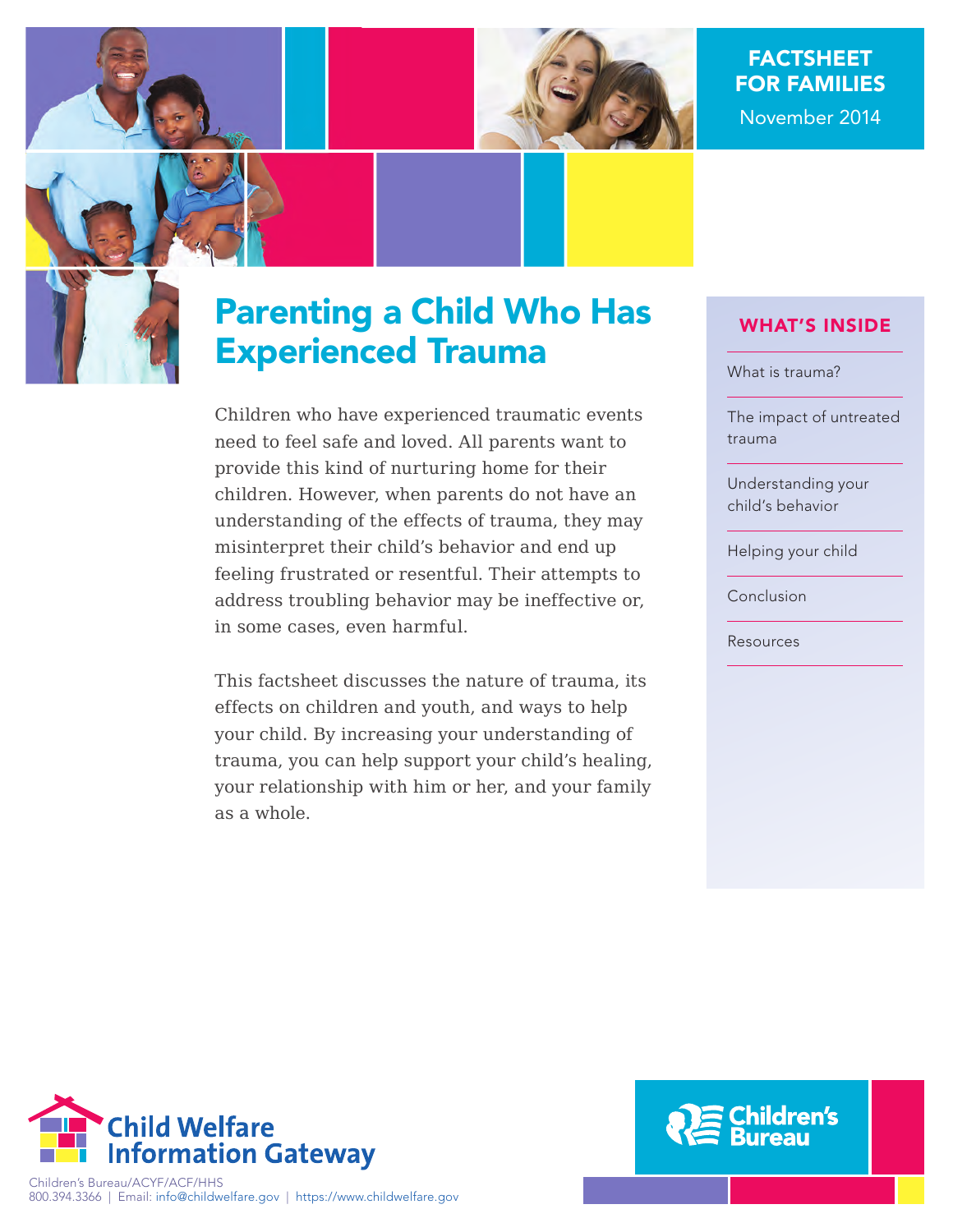## What Is Trauma?

Trauma is an emotional response to an intense event that threatens or causes harm. The harm can be physical or emotional, real or perceived, and it can threaten the child or someone close to him or her. Trauma can be the result of a single event, or it can result from exposure to multiple events over time.

Potentially traumatic events may include:

- Abuse (physical, sexual, or emotional)
- Neglect
- **Effects of poverty (such as homelessness or not having** enough to eat)
- Being separated from loved ones
- **Bullying**
- Witnessing harm to a loved one or pet (e.g., domestic or community violence)
- Natural disasters or accidents
- Unpredictable parental behavior due to addiction or mental illness

For many children, being in the child welfare system becomes another traumatic event. This is true of the child's first separation from his or her home and family, as well as any additional placements.

## The Impact of Untreated Trauma

Children are resilient. Some stress in their lives (e.g., leaving caregivers for a day at school, riding a bike for the first time, feeling nervous before a game or performance) helps their brains to grow and new skills to develop. However, by definition, trauma occurs when a stressful experience (such as being abused, neglected, or bullied) overwhelms the child's natural ability to cope. These events cause a "fight, flight, or freeze" response, resulting in changes in the body—such as faster heart rate and higher blood pressure—as well as changes in how the brain perceives and responds to the world.

In many cases, a child's body and brain recover quickly from a potentially traumatic experience with no lasting harm. However, for other children, trauma interferes with normal development and can have long-lasting effects.

| <b>Trauma may affect</b><br>children's | In the following ways                                                                                                                                                                                                      |
|----------------------------------------|----------------------------------------------------------------------------------------------------------------------------------------------------------------------------------------------------------------------------|
| <b>Bodies</b>                          | Inability to control physical<br>$\bullet$<br>responses to stress<br>Chronic illness, even into<br>adulthood (heart disease,<br>obesity)                                                                                   |
| Brains (thinking)                      | Difficulty thinking, learning, and<br>concentrating<br>Impaired memory<br>Difficulty switching from one<br>$\bullet$<br>thought or activity to another                                                                     |
| Emotions (feeling)                     | Low self-esteem<br>Feeling unsafe<br>٠<br>Inability to regulate emotions<br>$\bullet$<br>Difficulty forming attachments<br>٠<br>to caregivers<br>Trouble with friendships<br>0<br>Trust issues<br>Depression, anxiety<br>0 |
| <b>Behavior</b>                        | Lack of impulse control<br>Fighting, aggression, running<br>away<br>Substance abuse<br>Suicide                                                                                                                             |

Factors that determine the impact of traumatic events include the following:

- **Age.** Younger children are more vulnerable. Even infants and toddlers who are too young to talk about what happened retain lasting "sense memories" of traumatic events that can affect their well-being into adulthood.
- **Frequency.** Experiencing the same type of traumatic event multiple times, or multiple types of traumatic events, is more harmful than a single event.
- **Relationships.** Children with positive relationships with healthy caregivers are more likely to recover.
- **Coping skills.** Intelligence, physical health, and selfesteem help children cope.

### Table 1. Effects of Trauma on Children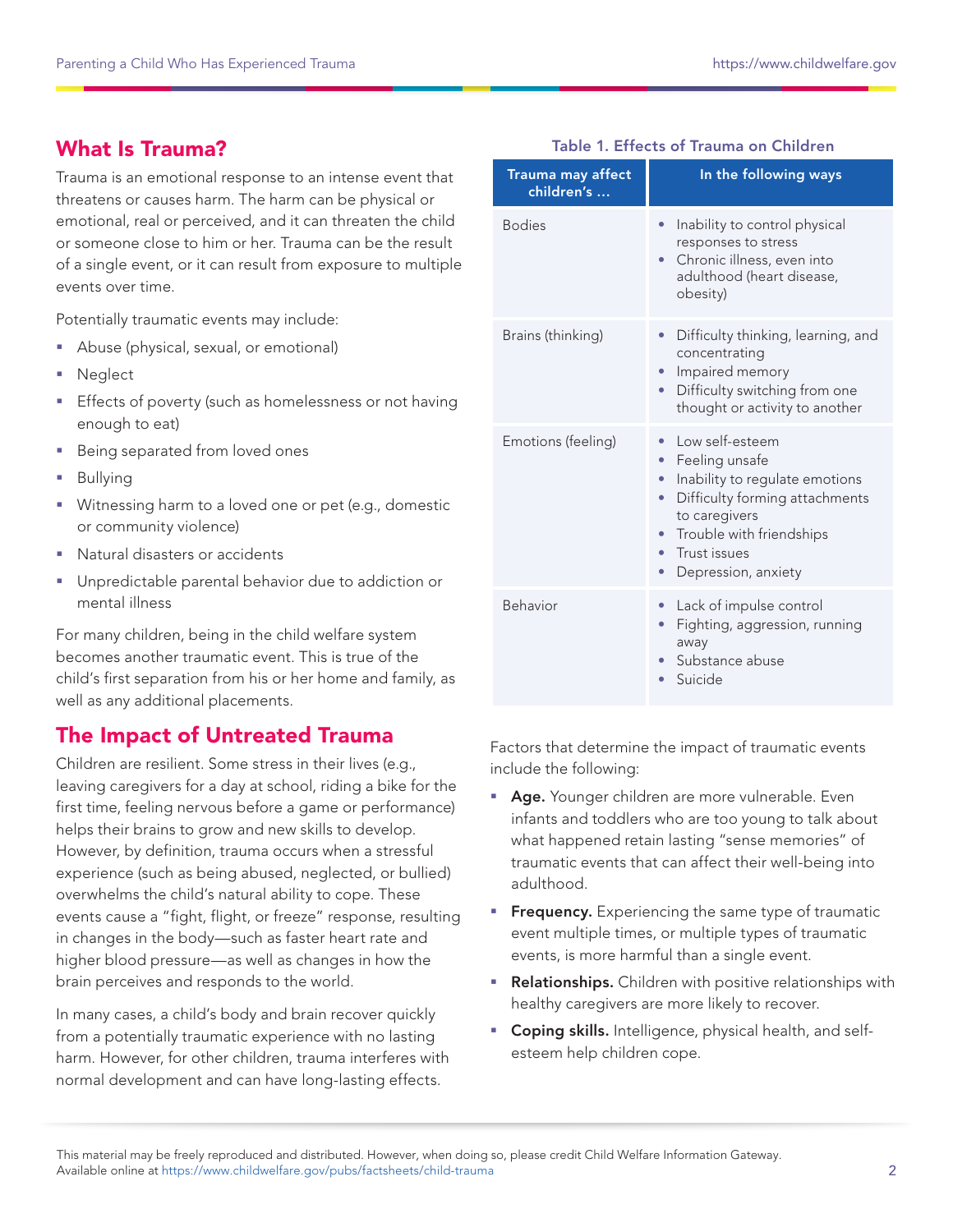- she is in, or the amount of fear the child feels at the time, is a significant factor.
- **Sensitivity.** Every child is different—some are naturally more sensitive than others.

The effects of trauma vary depending on the child and type of traumatic events experienced. Table 1 shows some of the ways that trauma can affect children.

This list of potential consequences shows why it is so important for parents to understand trauma. The right kind of help can reduce or even eliminate many of these negative consequences.

## Understanding Your Child's Behavior

**Perception.** How much detect he child this let this he is the child think he or the child think and youth a supplicative between the child this head of this and the substitute of this content of the child thinks he subst When children have experienced trauma, particularly multiple traumatic events over an extended period of time, their bodies, brains, and nervous systems adapt in an effort to protect them. This might result in behaviors such as increased aggression, distrusting or disobeying adults, or even dissociation (feeling disconnected from reality). When children are in danger, these behaviors may be important for their survival. However, once children are moved to a safer environment, their brains and bodies may not recognize that the danger has passed. These protective behaviors, or habits, have grown strong from frequent use (just as a muscle that is used regularly grows bigger and stronger). It takes time and retraining to help those "survival muscles" learn that they are not needed in their new situation (your home), and that they can relax.

It might be helpful to remember that your child's troublesome behavior may be a learned response to stress—it may even be what kept your child alive in a very unsafe situation. It will take time and patience for your child's body and brain to learn to respond in ways that are more appropriate for his or her current, safe environment.

*Parenting a traumatized child may require a shift from seeing a "bad kid" to seeing a kid who has had bad things happen.*

### Trauma Triggers

When your child is behaving in a way that is unexpected and seems irrational or extreme, he or she may be experiencing a trauma trigger. A trigger is some aspect of a traumatic event that occurs in a completely different situation but reminds the child of the original event. Examples may be sounds, smells, feelings, places, postures, tones of voice, or even emotions.

Youth who have experienced traumatic events may reenact past patterns when they feel unsafe or encounter a trigger. Depending on whether the child has a "fight," "flight," or "freeze" response, the child may appear to be throwing a tantrum, willfully not listening, or defying you. However, responses to triggers are best thought of as reflexes—they are not deliberate or planned. When children's bodies and brains are overwhelmed by a traumatic memory, they are not able to consider the consequences of their behavior or its effect on others.

## Symptoms by Age

Table 2 shows symptoms and behaviors that children who have experienced trauma might exhibit at different stages of development. The age ranges are merely guidelines. For many children who have experienced trauma, their development lags behind their age in calendar years. It may be normal for your child to exhibit behaviors that are more common in younger children.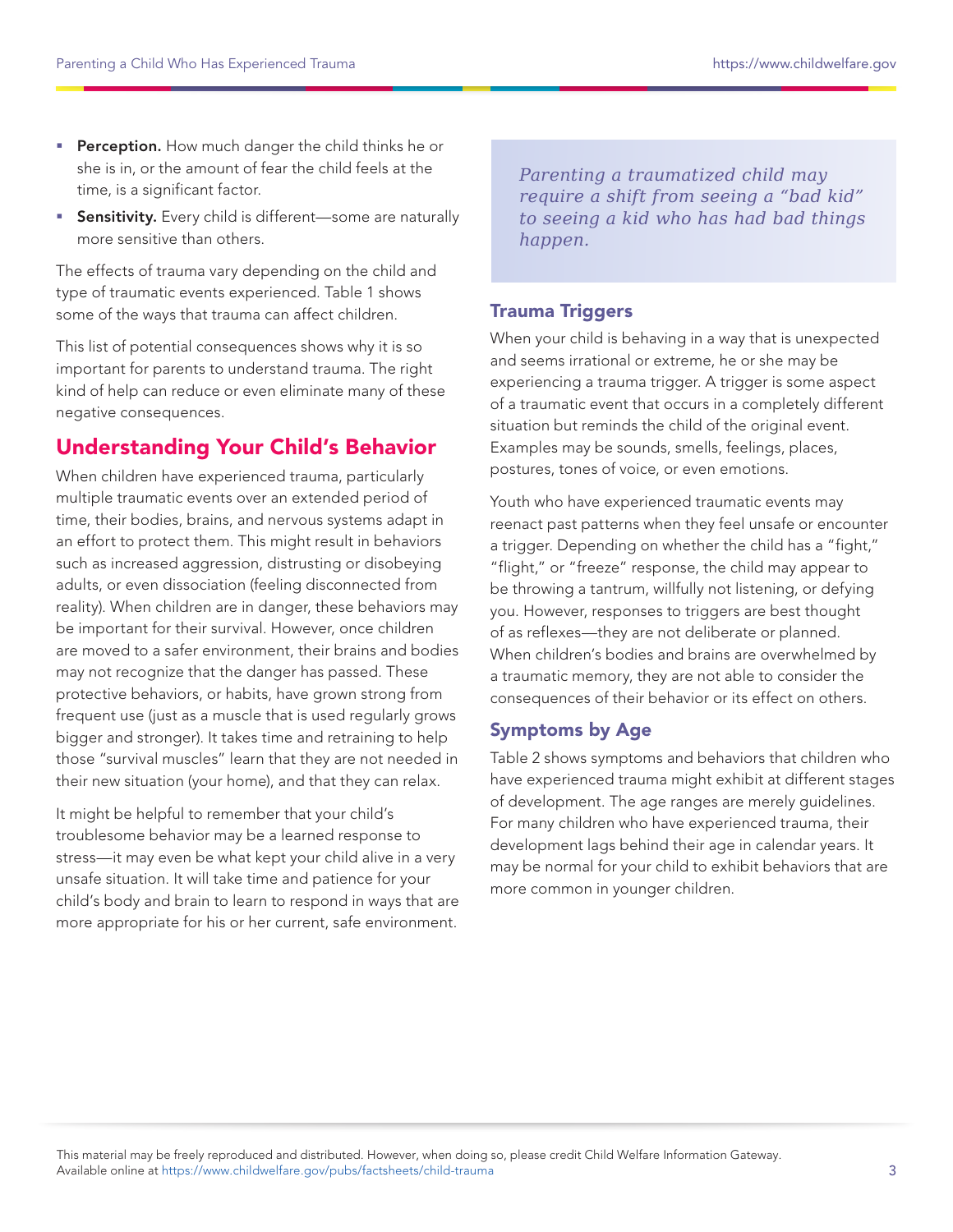|                                                                                                                                                                                                                                                                                                                                                                                                                              | <b>Different Ages</b>                                                                                                                                                                                                                                                                                                                                                                                                                                                                                                                                                                                                                                                                                               |                                                                                                                                                                                                                                                                                                                                                                                                                                                                                                                     |
|------------------------------------------------------------------------------------------------------------------------------------------------------------------------------------------------------------------------------------------------------------------------------------------------------------------------------------------------------------------------------------------------------------------------------|---------------------------------------------------------------------------------------------------------------------------------------------------------------------------------------------------------------------------------------------------------------------------------------------------------------------------------------------------------------------------------------------------------------------------------------------------------------------------------------------------------------------------------------------------------------------------------------------------------------------------------------------------------------------------------------------------------------------|---------------------------------------------------------------------------------------------------------------------------------------------------------------------------------------------------------------------------------------------------------------------------------------------------------------------------------------------------------------------------------------------------------------------------------------------------------------------------------------------------------------------|
| <b>Young Children</b><br>(Ages 0-5)                                                                                                                                                                                                                                                                                                                                                                                          | <b>School-Age</b><br>Children<br>(Ages 6-12)                                                                                                                                                                                                                                                                                                                                                                                                                                                                                                                                                                                                                                                                        | <b>Teens (Ages</b><br>$13 - 18$                                                                                                                                                                                                                                                                                                                                                                                                                                                                                     |
| Irritability,<br>$\bullet$<br>"fussiness"<br>Startling<br>easily or being<br>difficult to calm<br>Frequent<br>tantrums<br>Clinginess,<br>reluctance to<br>explore the<br>world<br>Activity levels<br>that are much<br>higher or lower<br>than peers<br>Repeating<br>traumatic<br>events over<br>and over in<br>dramatic play<br>or conversation<br>Delays in<br>reaching<br>physical,<br>language,<br>or other<br>milestones | Difficulty<br>$\bullet$<br>paying<br>attention<br>Being quiet or<br>withdrawn<br>Frequent tears<br>۰<br>or sadness<br>Talking often<br>$\bullet$<br>about scary<br>feelings and<br>ideas<br>Difficulty<br>$\bullet$<br>transitioning<br>from one<br>activity to the<br>next<br>Fighting with<br>۰<br>peers or adults<br>Changes<br>in school<br>performance<br>Wanting to be<br>left alone<br>$\bullet$<br>Eating much<br>more or less<br>than peers<br>Getting into<br>$\bullet$<br>trouble at<br>home or school<br>Frequent<br>$\bullet$<br>headaches or<br>stomachaches<br>with no<br>apparent cause<br>Behaviors<br>common<br>to younger<br>children<br>(thumb<br>sucking, bed<br>wetting, fear of<br>the dark) | Talking about<br>$\bullet$<br>the trauma<br>constantly, or<br>denying that it<br>happened<br>Refusal to<br>follow rules, or<br>talking back<br>frequently<br>Being tired<br>$\bullet$<br>all the time,<br>sleeping much<br>more (or less)<br>than peers,<br>nightmares<br>Risky behaviors<br>$\bullet$<br>Fighting<br>$\bullet$<br>Not wanting<br>$\bullet$<br>to spend time<br>with friends<br>Using drugs<br>$\bullet$<br>or alcohol,<br>running away<br>from home, or<br>getting into<br>trouble with<br>the law |

### Table 2. Signs of Trauma in Children of Different Ages<sup>1</sup>

<sup>1</sup> Content in the table is adapted from Safe Start Center. (n.d.). Tips for Staff and Advocates Working With Children: Polyvictimization. Washington, DC: Office of Juvenile Justice and Delinquency Prevention, available at [http://ojjdp.gov/programs/](http://ojjdp.gov/programs/safestart/TipSheetFor_Polyvictimization.pdf) [safestart/TipSheetFor\\_Polyvictimization.pdf.](http://ojjdp.gov/programs/safestart/TipSheetFor_Polyvictimization.pdf)

These signs alone do not necessarily indicate that your child has experienced trauma. However, if symptoms are more severe or longer lasting than is typical for children the same age, or if they interfere with your child's ability to succeed at home or in school, it is important to seek help. (See the Helping Your Child section below.)

## Trauma and Mental Health

Trauma symptoms that are more severe or disruptive to a child's ability to function at home or at school may overlap with specific mental health diagnoses. This may be one reason why nearly 80 percent of children aging out of foster care have received a mental health diagnosis.<sup>2</sup> For example:<sup>3</sup>

- Children who have difficulty concentrating may be diagnosed with ADHD (attention deficit hyperactivity disorder).
- Children who appear anxious or easily overwhelmed by emotions may be diagnosed with anxiety or depression.
- Children who have trouble with the unexpected may respond by trying to control every situation or by showing extreme reactions to change. In some cases, these behaviors may be labeled ODD (oppositional defiant disorder) or intermittent explosive disorder (IED).
- Dissociation in response to a trauma trigger may be viewed as defiance of authority, or it may be diagnosed as depression, ADHD (inattentive type), or even a developmental delay.

It may be necessary to treat these diagnoses with traditional mental health approaches (including the use of medications, where indicated) in the short term. However, treating the underlying cause by addressing the child's experience of trauma will be more effective in the long

#### run.

<sup>&</sup>lt;sup>2</sup> American Academy of Pediatrics. (2013). Helping Foster and Adoptive Families Cope With Trauma. Elk Grove Village, IL: AAP and Dave Thomas Foundation for Adoption. Retrieved from [http://www.aap.org/en-us/advocacy](http://www.aap.org/en-us/advocacy-and-policy/aap-health-initiatives/healthy-foster-care-america/Documents/FamilyHandout.pdf)[and-policy/aap-health-initiatives/healthy-foster-care-america/Documents/](http://www.aap.org/en-us/advocacy-and-policy/aap-health-initiatives/healthy-foster-care-america/Documents/FamilyHandout.pdf) [Guide.pdf](http://www.aap.org/en-us/advocacy-and-policy/aap-health-initiatives/healthy-foster-care-america/Documents/FamilyHandout.pdf)

<sup>&</sup>lt;sup>3</sup> Examples adapted from American Academy of Pediatrics. (2013). Parenting After Trauma: Understanding Your Child's Needs. A Guide for Foster and Adoptive Parents. Elk Grove Village, IL: AAP and Dave Thomas Foundation for Adoption. Retrieved from [http://www.aap.org/en-us/advocacy-and-policy/aap](http://www.aap.org/en-us/advocacy-and-policy/aap-health-initiatives/healthy-foster-care-america/Documents/FamilyHandout.pdf)[health-initiatives/healthy-foster-care-america/Documents/FamilyHandout.pdf](http://www.aap.org/en-us/advocacy-and-policy/aap-health-initiatives/healthy-foster-care-america/Documents/FamilyHandout.pdf)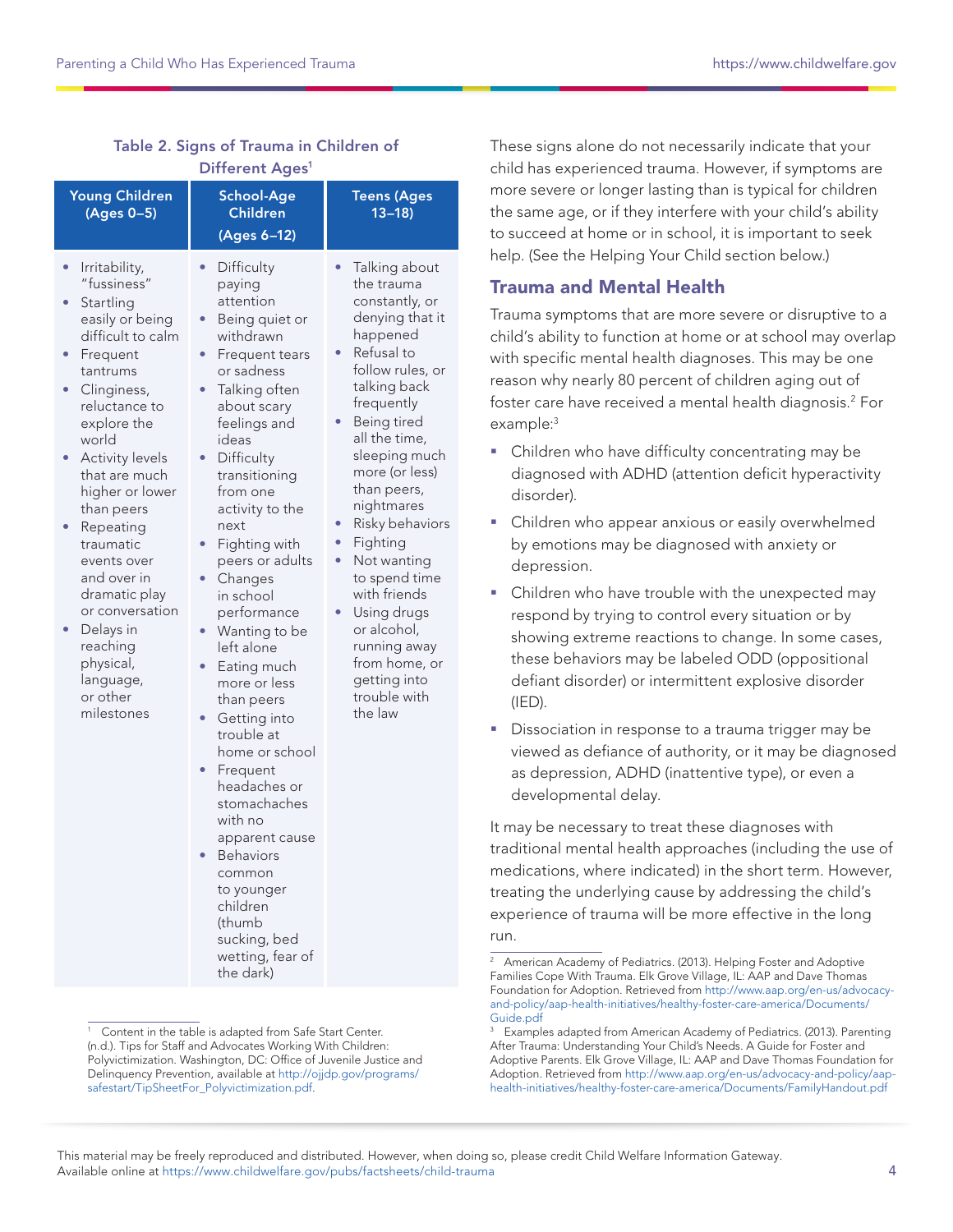## Posttraumatic Stress Disorder

About one in four children and youth in foster care will experience a specific set of symptoms known as posttraumatic stress disorder (PTSD).<sup>4</sup> It includes four types of symptoms:<sup>5</sup>

- nightmares)
- Avoidance (distressing memories and reminders about the event)
- **Negative cognitions and mood (feeling** alienated, persistent negative beliefs)
- **Alterations in arousal (reckless behavior,** persistent sleep disturbance)

Reexperiencing/remembering (flashbacks or<br>nightmares)<br>Avoidance (distressing memories and<br>reminders about the event)<br>Negative cognitions and mood (feeling<br>alienated, persistent negative beliefs)<br>Alterations in arousal (rec It is important to realize that if your child does not exhibit all of the symptoms of PTSD, it does not mean that he or she has not been affected by trauma.

## Helping Your Child

Although childhood trauma can have serious, lasting effects, there is hope. With the help of supportive, caring adults, children can and do recover. Consider the following tips:

- **Identify trauma triggers.** Something you are doing or saying, or something harmless in your home, may be triggering your child without either of you realizing it. It is important to watch for patterns of behavior and reactions that do not seem to "fit" the situation. What distracts your child, makes him or her anxious, or results in a tantrum or outburst? Help your child avoid situations that trigger traumatic memories, at least until more healing has occurred.
- Be emotionally and physically available. Some traumatized children act in ways that keep adults at a distance (whether they mean to or not). Provide

attention, comfort, and encouragement in ways your child will accept. Younger children may want extra hugs or cuddling; for older youth, this might just mea n spending time together as a family. Follow their lead and be patient if children seem needy.

- Respond, don't react. Your reactions may trigger a child or youth who is already feeling overwhelmed. (Some children are even uncomfortable being looked at directly for too long.) When your child is upset, do what you can to keep calm: Lower your voice, acknowledge your child's feelings, and be reassuring and honest.
- **Avoid physical punishment.** This may make an abused child's stress or feeling of panic even worse. Parents need to set reasonable and consistent limits and expectations and use praise for desirable behaviors.
- Don't take behavior personally. Allow the child to feel his or her feelings without judgment. Help him or her find words and other acceptable ways of expressing feelings, and offer praise when these are used.
- **Listen.** Don't avoid difficult topics or uncomfortable conversations. (But don't force children to talk before they are ready.) Let children know that it's normal to have many feelings after a traumatic experience. Take their reactions seriously, correct any misinformation about the traumatic event, and reassure them that what happened was not their fault.
- Help your child learn to relax. Encourage your child to practice slow breathing, listen to calming music, or say positive things ("I am safe now.").
- **Be consistent and predictable.** Develop a regular routine for meals, play time, and bedtime. Prepare your child in advance for changes or new experiences.
- **Be patient.** Everyone heals differently from trauma, and trust does not develop overnight. Respecting each child's own course of recovery is important.
- **Allow some control.** Reasonable, age-appropriate choices encourage a child or youth's sense of having control of his or her own life.
- **Encourage self-esteem.** Positive experiences can help children recover from trauma and increase resilience.

<sup>&</sup>lt;sup>4</sup> AAP, Helping Foster and Adoptive Families Cope With Trauma. Retrieved from [http://www.aap.org/en-us/advocacy-and-policy/](http://www.aap.org/en-us/advocacy-and-policy/aap-health-initiatives/healthy-foster-care-america/Documents/FamilyHandout.pdf) [aap-health-initiatives/healthy-foster-care-america/Documents/](http://www.aap.org/en-us/advocacy-and-policy/aap-health-initiatives/healthy-foster-care-america/Documents/FamilyHandout.pdf) [Guide.pdf](http://www.aap.org/en-us/advocacy-and-policy/aap-health-initiatives/healthy-foster-care-america/Documents/FamilyHandout.pdf)

<sup>&</sup>lt;sup>5</sup> American Psychiatric Association, Posttraumatic Stress Disorder. (2013). Retrieved from [http://www.dsm5.org/Documents/PTSD%20](http://www.dsm5.org/Documents/PTSD%20Fact%20Sheet.pdf) [Fact%20Sheet.pdf](http://www.dsm5.org/Documents/PTSD%20Fact%20Sheet.pdf)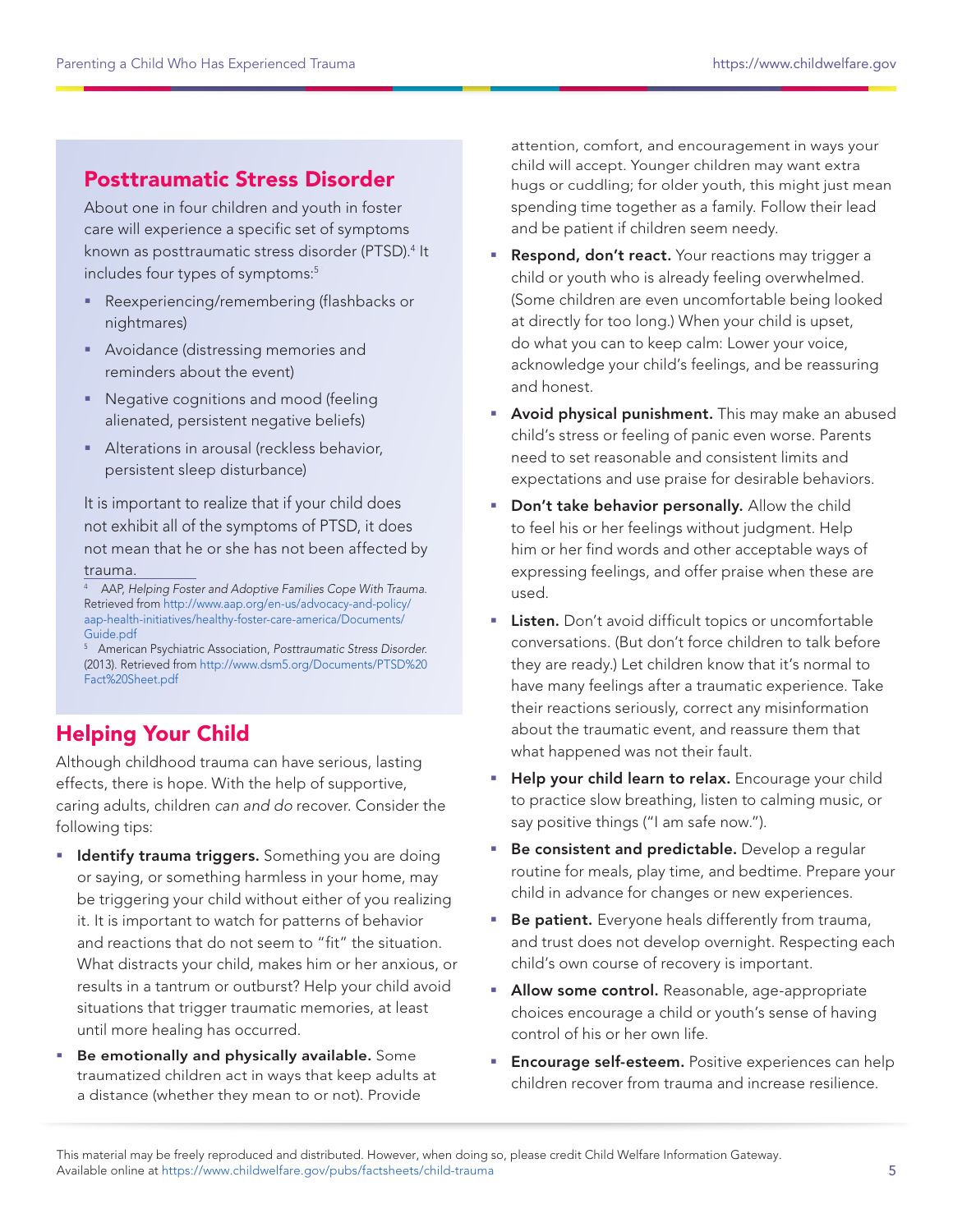Examples include mastering a new skill; feeling a sense of belonging to a community, group, or cause; setting and achieving goals; and being of service to others.

### Seeking Treatment

If your child's symptoms last more than a few weeks, or if they are getting worse rather than better, it is time to ask for help. Mental health counseling or therapy by a professional trained to recognize and treat trauma in children can help address the root cause of your child's behavior and promote healing. A therapist or behavioral specialist might be able to help you understand your child and respond more effectively. At times, medications may be necessary to control symptoms and improve your child's ability to learn new skills.

Begin by asking your caseworker or agency whether your child has been screened for trauma. If you know that your child experienced trauma, ask whether he or she has had a formal mental health assessment by a professional who is aware of trauma's effects. Ideally, this assessment (including both strengths and needs) should be repeated periodically to help you and your child's therapist monitor progress.

Once your child has been assessed and it has been determined that treatment is needed, ask about treatment options. A number of effective trauma treatments have been developed.6 1 However, they are not all available in every community. Consult with your child's caseworker about the availability of trauma-focused treatment where you live.

Timely, effective mental and behavioral health interventions may help in the following ways:

- Increase your child's feelings of safety
- Teach your child how to manage emotions, particularly when faced with trauma triggers
- **Help your child develop a positive view of him- or** herself
- Give your child a greater sense of control over his/her own life

**Improve your child's relationships—with family** members and others

It is important to look for a provider who understands and has specific training in trauma (see box). Most providers will agree to a brief interview in their office or over the phone, to determine whether they are a good fit for your needs.

## Questions to ask a mental health provider before starting treatment:

- Are you familiar with research about the effects of trauma on children?
- **Can you tell me about your experience** working with children and youth who have experienced trauma?
- **How do you determine whether a child's** symptoms may be caused by trauma?
- **How does a child's trauma history influence** your treatment approach?

### Helping Yourself and Your Family

Parenting a child or youth who has experienced trauma can be difficult. Families can sometimes feel isolated, as if no one else understands what they are going through. This can put a strain not only on your relationship with your child, but with other family members, as well (including your spouse or partner).

Learning about what your child experienced may even act as a trigger for you, if you have your own trauma history that is not fully healed. Being affected by someone else's trauma is sometimes called "secondary trauma." Table 3 lists signs that you may be experiencing secondary trauma.

<sup>&</sup>lt;sup>6</sup> See for example the National Child Traumatic Stress Network's list, Empirically Supported Treatments and Promising Practices, at [http://www.](http://www.nctsnet.org/resources/topics/treatments-that-work/promising-practices) [nctsnet.org/resources/topics/treatments-that-work/promising-practices](http://www.nctsnet.org/resources/topics/treatments-that-work/promising-practices).

This material may be freely reproduced and distributed. However, when doing so, please credit Child Welfare Information Gateway. Available online at https://www.childwelfare.gov/pubs/factsheets/child-trauma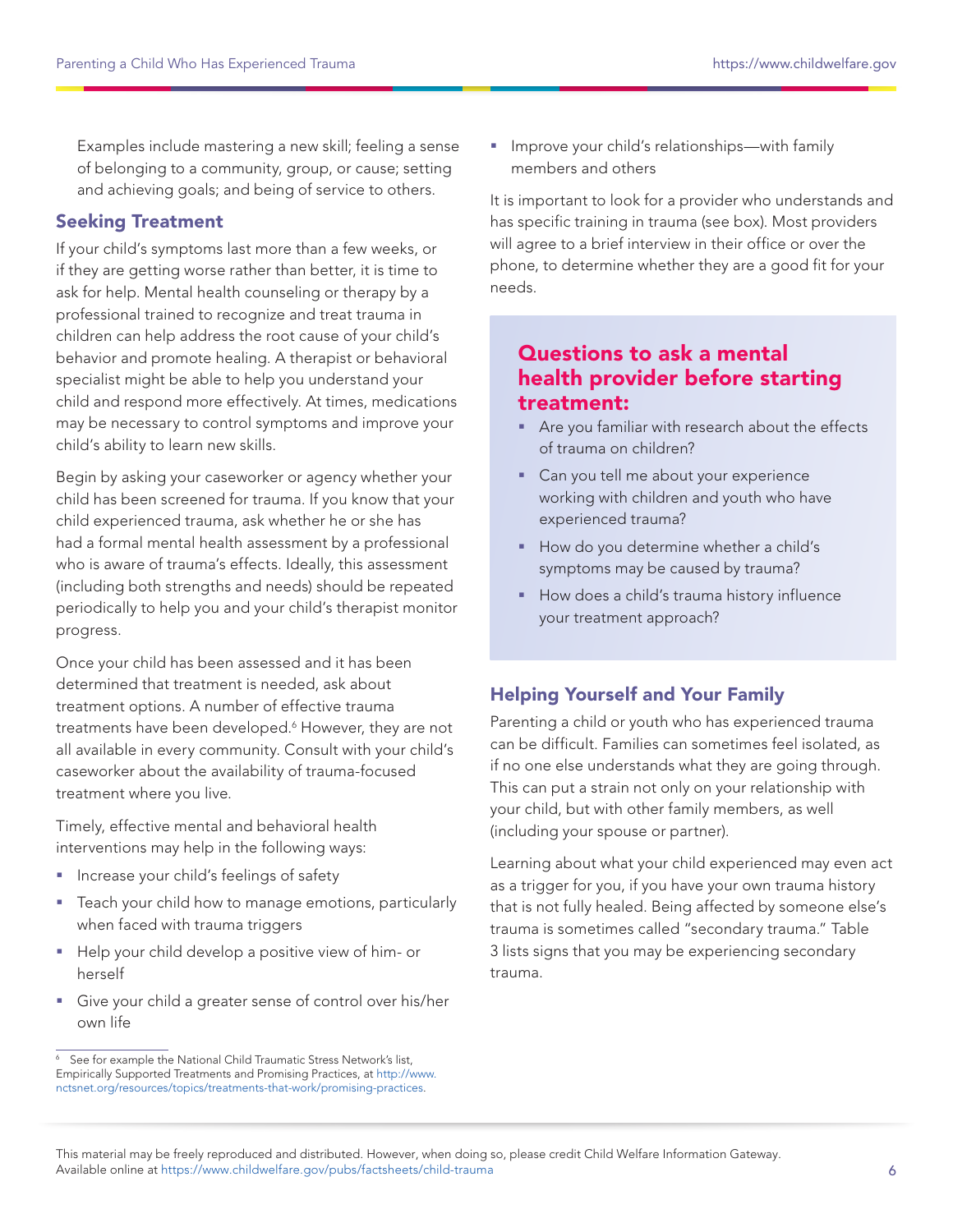| Physical Symptoms        | • Headaches<br>Stomach problems<br>Sleep problems<br>Weight gain or loss<br>Lack of energy           |
|--------------------------|------------------------------------------------------------------------------------------------------|
| Behavioral<br>Symptoms   | Increased drinking or smoking<br>Procrastination<br>Feeling overly critical<br>Avoiding other people |
| <b>Emotional Symtoms</b> | Anxiety<br>Frequent crying<br>Irritability<br>Loneliness<br>Depression                               |
| Cognitive symptoms       | Inability to concentrate<br>Forgetfulness<br>Loss of humor/fun<br>Inability to make decisions        |

Table 3. Signs of Secondary Trauma

The best cure for secondary trauma is prevention. In order to take good care of your child, you must take good care of yourself. Here are some things you can do:

- Be honest about your expectations for your child and your relationship. Having realistic expectations about parenting a child with a history of trauma increases the chances for a healthy relationship.
- **Celebrate small victories.** Take note of the improvements your child has made.
- **Don't take your child's difficulties personally.** Your child's struggles are a result of the trauma he or she experienced; they are not a sign of your failure as a parent.
- Take care of yourself. Make time for things you enjoy doing that support your physical, emotional, and spiritual health.
- Focus on your own healing. If you have experienced trauma, it will be important for you to pursue your own healing, separate from your child.
- **Seek support.** Your circle of support may include friends, family, and professional support if needed. Don't be afraid to ask about resources available from the child welfare system, such as a caseworker or support groups.

*In order to take good care of your child, you must take good care of yourself.* 

## Conclusion

Trauma can affect children's behavior in ways that may be confusing or distressing for caregivers. It can impact the long-term health and well-being of the child and his or her family members. However, with understanding, care, and proper treatment (when necessary), all members of the family can heal and thrive after a traumatic event.

## Resources

- American Academy of Pediatrics. (2013). Parenting after trauma: Understanding your child's needs. A guide for foster and adoptive parents. Elk Grove Village, IL: AAP and Dave Thomas Foundation for Adoption. Retrieved from [http://www.aap.org/en-us/advocacy-and-policy/](http://www.aap.org/en-us/advocacy-and-policy/aap-health-initiatives/healthy-foster-care-america/Documents/FamilyHandout.pdf) [aap-health-initiatives/healthy-foster-care-america/](http://www.aap.org/en-us/advocacy-and-policy/aap-health-initiatives/healthy-foster-care-america/Documents/FamilyHandout.pdf) [Documents/FamilyHandout.pdf](http://www.aap.org/en-us/advocacy-and-policy/aap-health-initiatives/healthy-foster-care-america/Documents/FamilyHandout.pdf)
- Child Welfare Information Gateway. Resources on Trauma for Caregivers and Families [Webpage]: [https://www.](https://www.childwelfare.gov/topics/responding/trauma/caregivers) [childwelfare.gov/topics/responding/trauma/caregivers](https://www.childwelfare.gov/topics/responding/trauma/caregivers).
- Children's Bureau. (2012). Making healthy choices: A guide on psychotropic medications for youth in foster care. Retrieved from the Child Welfare Information Gateway website at [https://www.childwelfare.gov/pubPDFs/](https://www.childwelfare.gov/pubPDFs/makinghealthychoices.pdf) [makinghealthychoices.pdf](https://www.childwelfare.gov/pubPDFs/makinghealthychoices.pdf)
- Children's Bureau. (coming in 2015). Supporting youth in foster care in making healthy choices: A guide for caregivers and caseworkers on trauma, treatment, and psychotropic medications. Find this on the Child Welfare Information Gateway website in 2015.
- National Child Traumatic Stress Network. Resources for Parents and Caregivers [Webpage]: [http://www.nctsn.](http://www.nctsn.org/resources/audiences/parents-caregivers) [org/resources/audiences/parents-caregivers](http://www.nctsn.org/resources/audiences/parents-caregivers)